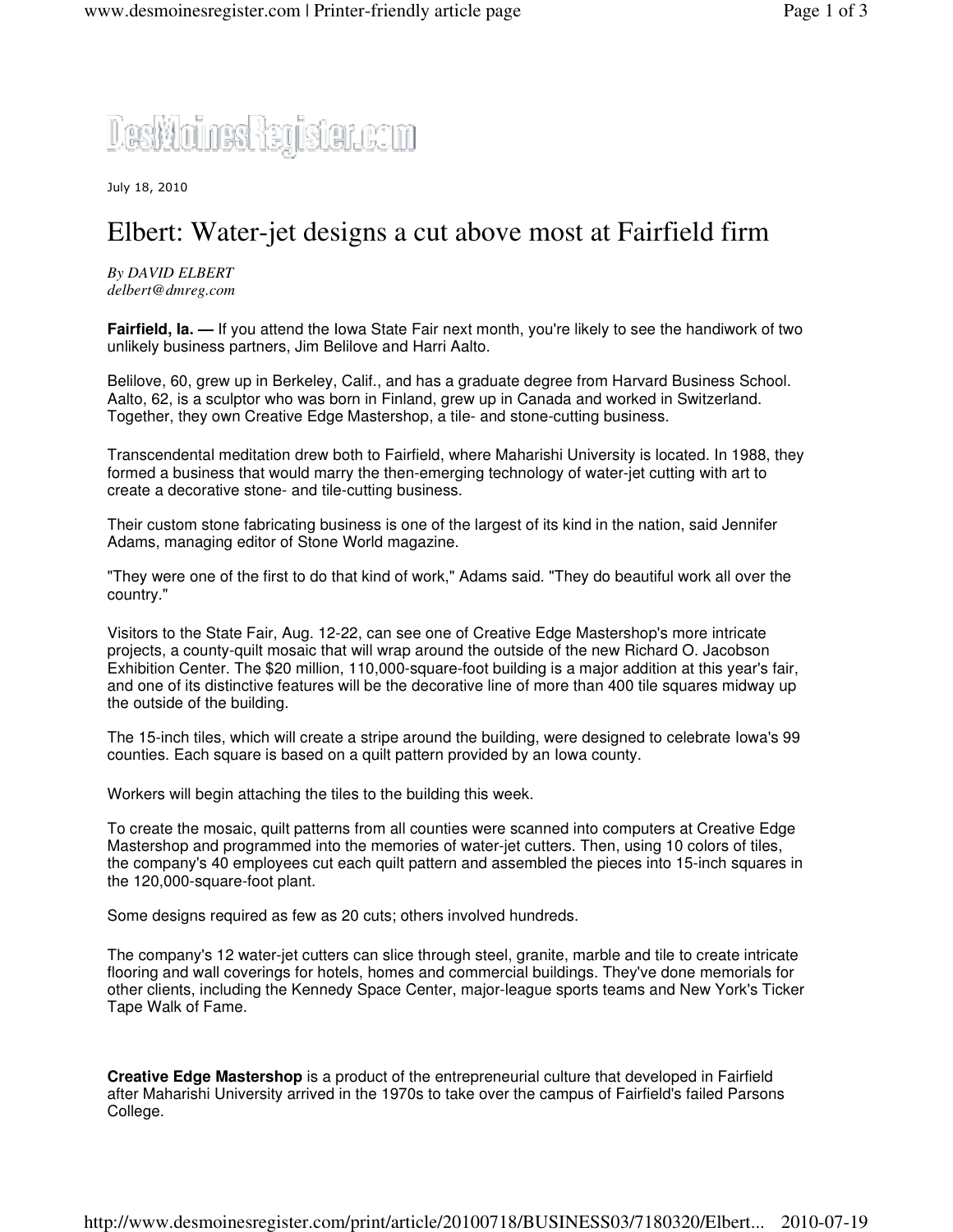Belilove was one of the first practitioners of transcendental meditation to arrive in Fairfield. He was part of the 1973 team that Maharishi Mahesh Yogi sent to inspect the Parsons campus before buying it. He was also the first public relations person for the school.

After a couple of years in Fairfield, he went to Harvard, got an master's of business administration degree and stayed in Boston for 10 years, managing a machine tool company.

"I was on the tech side," he said. "We were doing computer controls and instruments."

Aalto had a much different background. The sculptor had a design studio in Switzerland in the early 1980s when he first learned about water-jet cutting of stone and other materials.

**In 1988, the two men** saw an opportunity for both of their talents.

It involved the failure of a Fairfield startup, a business that was going to make water-jet cutting equipment for the glass industry.

Belilove and Aalto took over the company's loans. In return, they got ownership of two prototype water-jet cutters and assorted equipment in the building that the company now occupies.

Instead of making equipment for others, they used the equipment they acquired to start a custom stone fabricating business.

The technology at that time was relatively new and had a number of bugs, Belilove said.

**Water-jet cutting** had been developed in Seattle for the aerospace and paper industries. It was used to make precision cuts of aluminum and titanium, but it was also used in the manufacture of paper diapers, which were hard to cut with blades because of the multiple layers of paper, Belilove said.

Today, in addition to cutting hard surfaces, Creative Edge Mastershop cuts carpet, vinyl and softer fabrics that are used to make decorative coverings.

High pressure is the key to water-jet technology. Hydraulics create up to 50,000 pounds per square inch of pressure, which is released through a nozzle that has a tiny opening just five- to 10 thousandths of an inch in size. Fine sand is added to the spray to increase cutting power.

In the early days, the high pressure demands of the technology resulted in a lot of equipment failure. Nozzles, tubing and pumps wore out quickly, sometimes in hours, Belilove said.

Stronger materials and tighter connections resolved many of the early equipment problems. But the nature of the job — cutting through inch-thick slabs or granite, for example — still stresses the equipment.

That's one reason there isn't a lot of competition in the business, Belilove said. Only a handful of independent shops take on the kind of jobs that Creative Edge Mastershop does, he said.

Adams, the Stone World editor, said she knows of only one comparable shop, Waterjet Works in Texas.

"I remember thinking this was going to be a lot easier than it turned out to be," Belilove said.

**Belilove and Aalto went** into the business thinking the product — elaborately carved inlays of